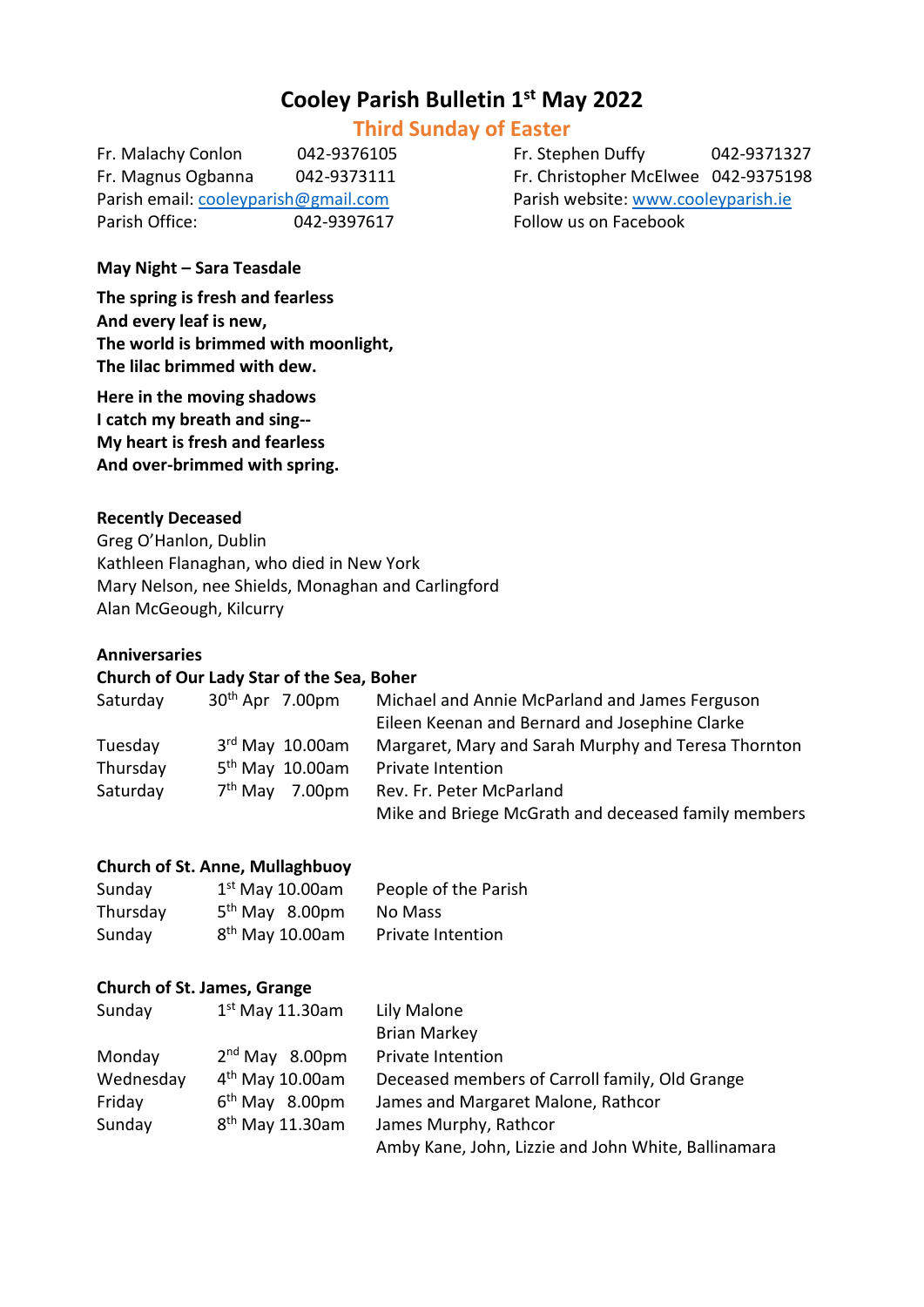### **Friday is the First Friday**

Fr. Malachy will visit the old and housebound in all areas on Friday If you know a relative, neighbour or friend who would like Fr. Malachy to visit them, please phone Parochial House 042-9376105 with their name

#### **Trocaire Lenten Appeal**

Please return any outstanding Trocaire Lenten Appeal boxes as soon as possible – amount to date €4251

#### **Baptisms (by arrangement)**

Baptisms will be celebrated on Saturday evenings at 5.00pm

#### **Funerals**

When a Funeral Mass is being celebrated in the Parish there will be no other Mass celebrated that day

#### **Parish Bulletin**

Anyone who would like a copy of the bulletin sent to them by email each week should request this by emailing the Parish office at: [cooleyparish@gmail.com](mailto:cooleyparish@gmail.com)

#### **First Penance**

First Penance for the children from Boher and Mullaghbuoy schools will be held in Boher Church on Wednesday 4<sup>th</sup> May at 11.00am

#### **Confirmation**

The Sacrament of Confirmation will be celebrated in our Parish on Saturday 7<sup>th</sup> May in Church of St. James, Grange at 11.00am

### **First Holy Communion**

Children from Boher school in Boher Church on Saturday 14<sup>th</sup> May at 11.00am Children from Grange & Rathcor school in Grange Church on Saturday 21<sup>st</sup> May at 11.00am Children from Mullaghbuoy school in Mullaghbuoy Church on Sunday 22nd May at 10.00am

### **Cemetery Mass and Blessing of Graves 2022**

|             | Grange cemetery - Sunday 19th June at 11.30am |
|-------------|-----------------------------------------------|
|             | Boher cemetery - Saturday 23rd July at 7pm    |
| Cill Mhuire | - Monday 15 <sup>th</sup> August at 7pm       |

### **Relaxation of Covid-19 Restrictions**

The physical attendance at weekend Mass is now deemed an essential expression of faith for all in our Church in Ireland. However, we remain sensitive and respectful towards those who may still feel vulnerable or anxious.

We would like to remind those attending religious services of the following recommendations: Sanitisation of hands on entering and leaving the Church; Continue to wear face masks for now; Continue to receive Holy Communion in the hand; If you use a bulletin during Mass please take it home with you.

#### **Eucharistic Adoration**

There will be **NO Eucharistic Adoration on Saturday 7th May** due to the celebration of Confirmation in our Parish in Church of St. James, Grange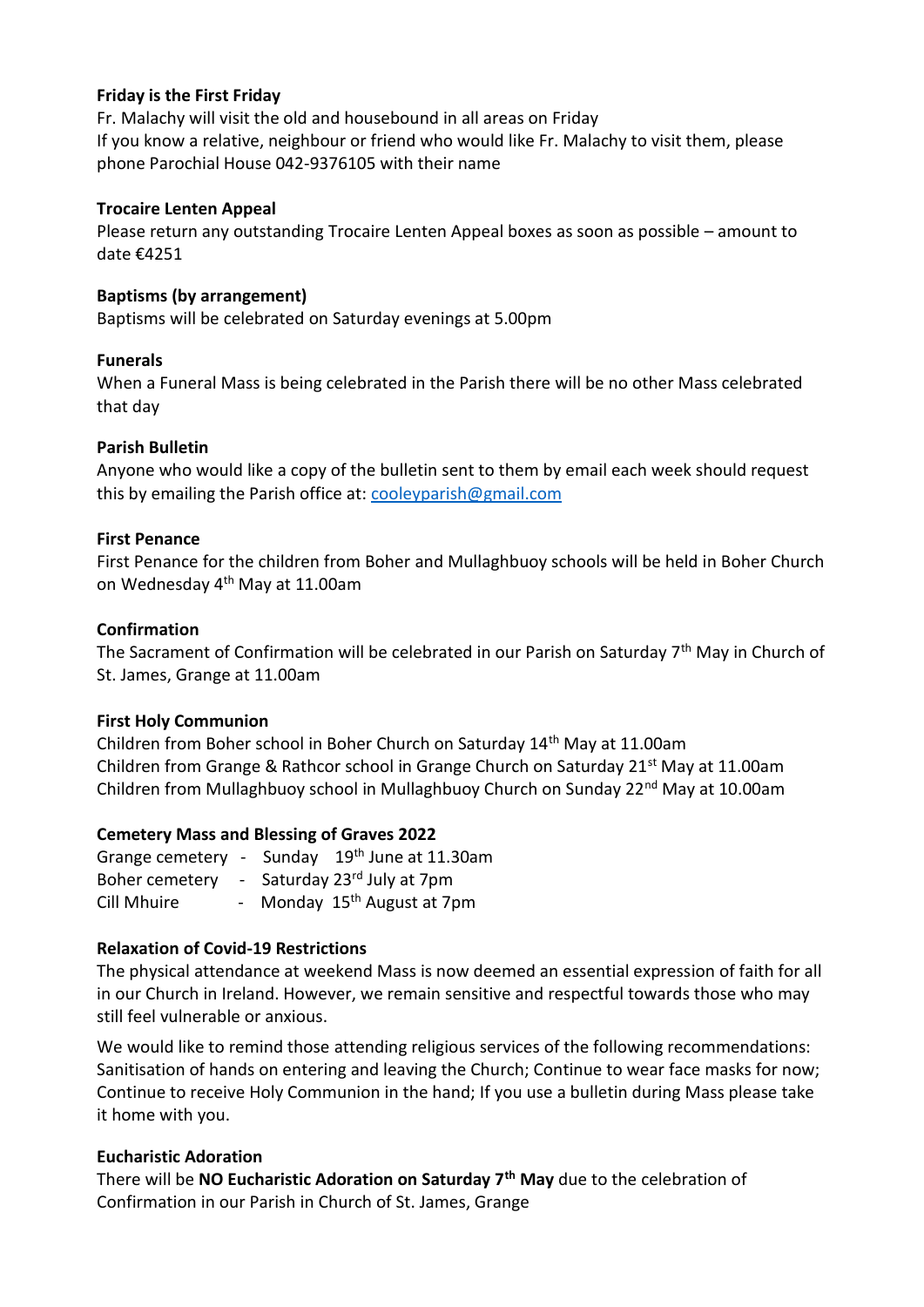# **The Situation in Ukraine - Welcome to Refugees**

As tens of thousands of refugees arrive in Ireland, we encourage everyone to welcome refugees in a sensitive and compassionate manner. All parish communities are encouraged to give serious consideration to ways in which refugees can be accommodated and integrated while with us. People in Co. Louth are asked to contact the Irish Red Cross regarding availability of accommodation for six months to a year.

## **Cooley Parish Pilgrimage to Lourdes**

Proposed Pilgrimage from Cooley Parish to Lourdes Friday  $26<sup>th</sup>$  August 2022 – 5 nights full board accommodation in Hotel La Solitude €799 per person sharing. Closing date for booking is Thursday next 5<sup>th</sup> May. Contact Parochial House 042-9376105 or the Parish Office 042-9397617.

## **Armagh Diocesan Pilgrimage to Knock Shrine**

The Armagh Diocesan Pilgrimage to Knock Shrine will be celebrated this year on the last Sunday of May (29<sup>th</sup> May) joined by Dromore Diocese and the Knights of St. Columbanus.

## **Church Gate Collection**

This weekend - St. Vincent de Paul

# **Permit for Church Gate Collections**

All Church Gate Collections must give a copy of a valid Garda Permit to the Parish Office at least 2 weeks before the collection

## **M.S. Walk**

M.S. Walk in memory of Mary Ferguson will be held on Thursday 19<sup>th</sup> May at 7.30pm from Carlingford Marina to Greer's Quay and return. Contact: Teresa 086-1505865; Terry 087- 7929568; Paul 087-4163098

# **Bereavement, Loss and Grief**

The global COVID-19 pandemic has had a major impact across the globe on our experiences of death, dying and bereavement. Working with The Hospice Foundation and a range of partners, the H.S.E. is promoting supports and services for people we may be struggling and dealing with issues responding to loss – and people trying to support those bereaved. Grief is a natural process.

Bereavement is the death or loss of someone close to us. The death of someone important to us can be emotionally devastating. In most cases, grief is not a diagnosable mental health problem. Nevertheless, it can impact on our everyday lives and it can take a long time to adapt to life after a loss. There is no right or wrong way to feel following a death or loss. Grief will be different for everyone, so try not to expect your grief to follow any set course. There is no time limit to grieving and everyone's grief experience is different.

Take each day at a time – you might have good days and bad days, and that's ok. Be patient and gentle with yourself. Call Support Line 1800 807077 (10am – 1pm)

### **Cooley Community Projects Limited – Vacancies**

| 1 Caretaker – Cooley                               | closing date 13/05/2022 |  |  |  |
|----------------------------------------------------|-------------------------|--|--|--|
| 1 Administration - Carlingford                     | closing date 13/05/2022 |  |  |  |
| 1 Caretaker – Omeath                               | closing date 13/05/2022 |  |  |  |
| 1 Environmental worker - Omeath                    | closing date 13/05/2022 |  |  |  |
| Phone Ambrose 042-9376077 or cooleyceltd@gmail.com |                         |  |  |  |